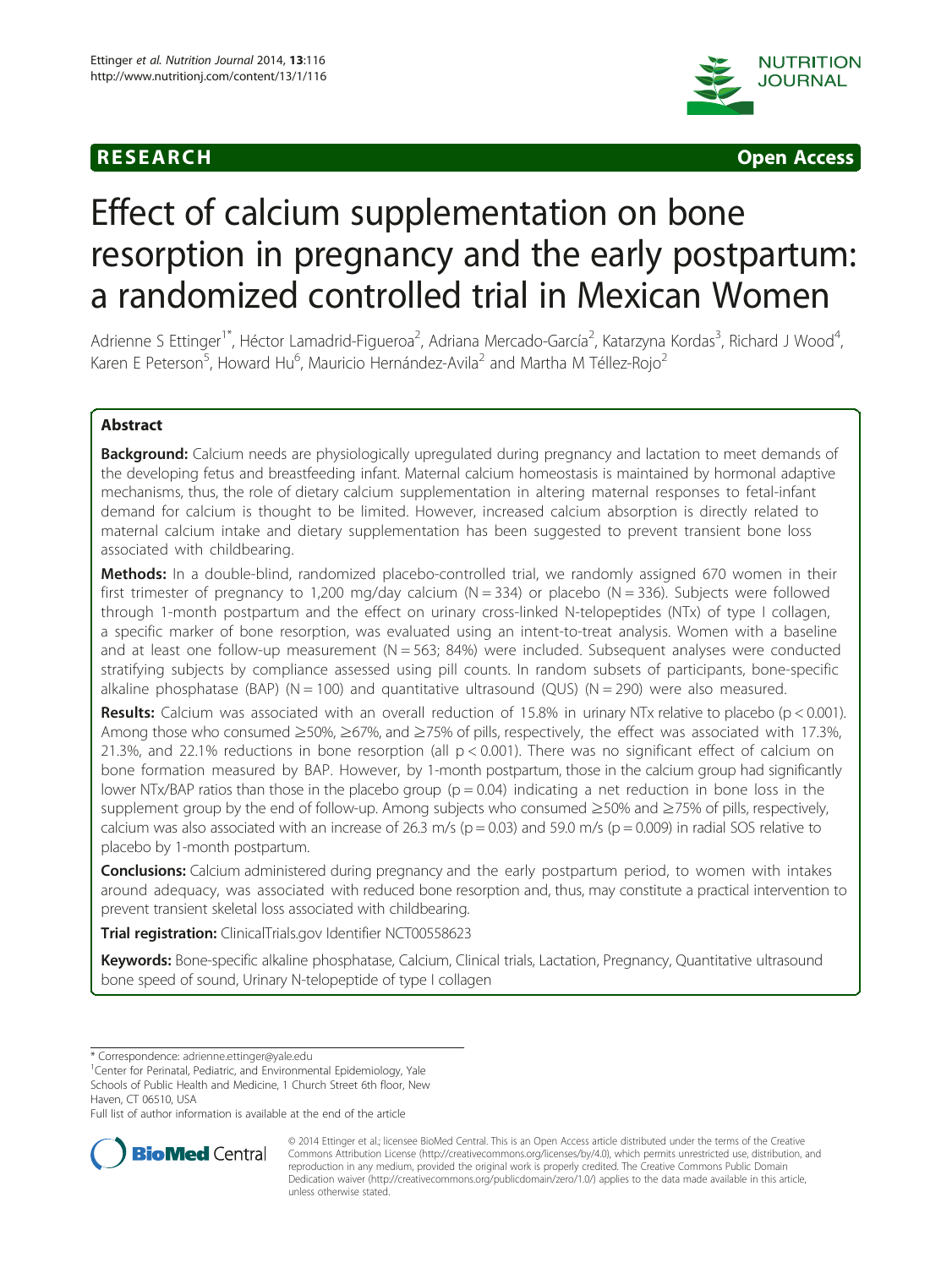# Background

Calcium needs are physiologically-upregulated during pregnancy and lactation to meet the demands of the developing fetus and breastfeeding infant for skeletal mineralization and growth [[1](#page-7-0),[2](#page-7-0)]. Maternal calcium homeostasis is maintained by hormonal adaptive mechanisms that control intestinal calcium absorption, renal calcium excretion, and mobilization of skeletal mineral stores [[3,4](#page-7-0)]. The role of dietary calcium supplementation in altering maternal responses to fetal-infant demand for calcium is thought to be limited; however, increased calcium absorption is directly related to maternal calcium intake [\[5,6](#page-7-0)].

Pregnancy- and lactation-associated bone loss has also been demonstrated through decreases in bone mineral density (BMD). An estimated five percent or more of total maternal bone mass may be mobilized [\[7,8](#page-7-0)], although, this bone loss is reversible with levels rebounding to prepregnancy levels after cessation of lactation [[9\]](#page-7-0). There is clear histological and biochemical evidence that the maternal skeleton undergoes increased bone resorption during pregnancy [[10,11](#page-7-0)].

Biochemical markers of bone resorption (osteoclast activity) and bone formation (osteoblast activity) have been found change drastically during pregnancy suggesting a physiological state of high bone turnover [[12](#page-7-0)]. These markers of bone turnover may identify changes in bone remodeling and microarchitecture within a relatively short time interval (several days to months) before changes in BMD can be detected [\[13\]](#page-7-0) and, thus, may provide insights into mechanisms of bone loss [\[14](#page-7-0)]. The long-term effects of these transient changes in maternal bone on child bone health are not fully understood [[15](#page-7-0)], but new data indicate that maternal dietary deficiency during pregnancy may be associated with lower peak bone mass in offspring [\[16,17\]](#page-8-0).

It is recommended that U.S. pregnant and breastfeeding women over the age of 18 years consume at least 1,000 mg calcium per day [\[18](#page-8-0)], but these recommendations are based largely on studies in non-pregnant adults [[2\]](#page-7-0). High dietary calcium intake has been shown to decrease bone mobilization during pregnancy [\[19,20](#page-8-0)] suggesting that dietary calcium supplementation may be an effective means to prevent maternal bone loss. A number of studies have demonstrated an association with calcium supplementation and changes in bone turnover in nonpregnant adults [\[21\]](#page-8-0), but data on the effects among pregnant women are scarce and there have been relatively few controlled supplementation trials that have studied the relationships directly [[22](#page-8-0)]. The previously published trials of calcium supplementation and bone turnover in pregnant women [\[23-25](#page-8-0)] have been limited by their sample sizes and varying study designs making inferences from their results difficult. In addition, the trials in Gambia and China studied populations with low habitual dietary calcium intakes which limit their generalizability to populations with intakes approaching adequacy (such as the general U.S. population).

The objective of the present study was to evaluate the effect of dietary calcium supplementation on bone turnover during pregnancy and the early postpartum period using a double-blind, randomized placebo-controlled trial design. The hypothesis was that a daily supplement of 1,200 mg calcium carbonate would decrease bone resorption over the course of pregnancy among a relatively large sample of women with near adequate dietary calcium intakes.

## Methods

#### Study population and design

First trimester pregnant women were enrolled from January 1, 2001 to April 26, 2004 at Mexican Social Security Institute prenatal clinics which serve a low-tomoderate income population in Mexico City. In brief, a total of 3,836 women were assessed for eligibility, of whom 1,981 did not meet study eligibility criteria (pregnancy of no more than 14 weeks gestation; not a high-risk pregnancy; plans to reside in Mexico City for study period; and no other reasons for exclusion) or were not able to be reached for contact  $(N = 2)$ . When pregnant women were screened for initial recruitment, they were excluded if they exhibited any of the following conditions: any factor that could interfere with maternal calcium metabolism, intention not to breastfeed, preeclampsia, kidney or cardiac diseases, gestational diabetes, history of urinary infections, family or personal history of kidney stone formation, seizure disorder requiring daily medications, or ingestion of corticosteroids. Of the remaining 1,853 eligible women, 670 (36%) agreed to participate, signed informed consent, and were randomly assigned to receive a daily supplement of 1,200 mg calcium carbonate (two-600 mg tablets (Lederle, Inc.);  $N = 334$ ) or placebo ( $N = 336$ ) (Figure [1](#page-2-0)). Neither participants nor study personnel were aware of treatment group assignments and placebo tablets were formulated to be indistinguishable from the active treatment tablets.

Calcium carbonate is  $~40\%$  elemental calcium by weight [[26](#page-8-0)]; therefore, for 1,200 mg calcium carbonate, the elemental calcium equivalent is: 480 mg. All treatment and control subjects were provided with a daily supplement of 30 mg iron (Fe) sulfate from study entry through 12 months postpartum since prenatal vitamins were not included in the standard of care. Women were instructed to consume Fe supplements at the mid-day "comida" (main meal) to decrease side effects that may accompany Fe ingestion [\[27\]](#page-8-0). Supplement levels were selected to meet two criteria: ensured adequacy and safety of total dietary intake. Doses consistent with the AI for calcium [[28](#page-8-0)] and the Recommended Dietary Allowance (RDA) for Fe [[29](#page-8-0)] to ensure normal physiologic requirements for pregnancy and lactation [\[30\]](#page-8-0) would be met among women in the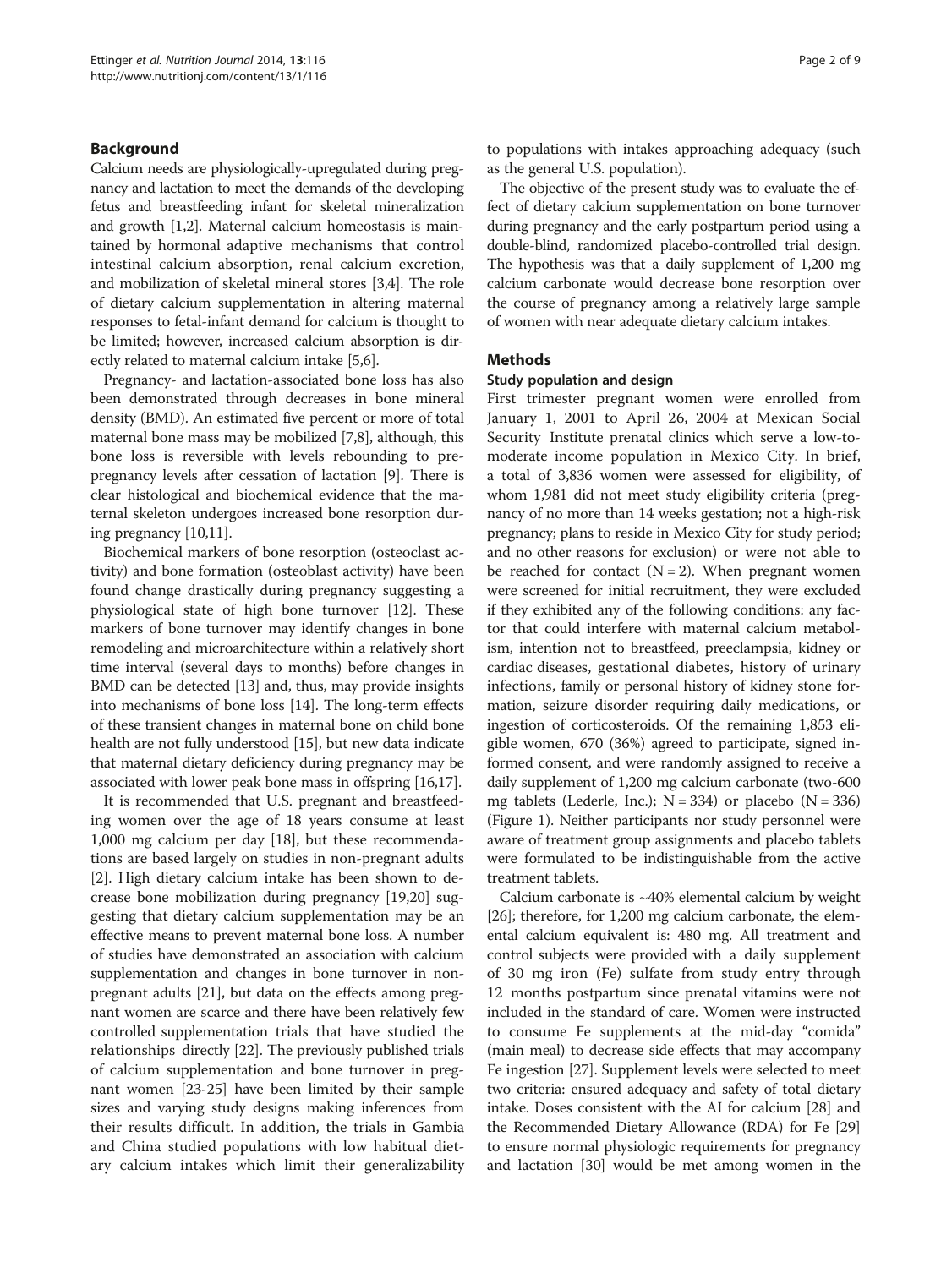<span id="page-2-0"></span>

lower quartile of intake in our study population. Calcium was suggested to be consumed at bedtime, rather than in the morning, due to recent evidence (at the time of study planning) of potentially greater effects on bone turnover which was shown to be greater during the night than daytime hours [[31](#page-8-0)]. Given potential problems with compliance, a split-dose regimen is not usually suggested for long-term supplementation trials as simplified drug-dosing regimens have been shown to improve adherence to therapy [\[32](#page-8-0)].

Participants were assessed at four time points: baseline (1st trimester) prior to initiation of treatment, and after having consumed calcium or placebo at 6 (2nd trimester) and 8 (3rd trimester) months of gestation and 1-month postpartum. Immediately following the baseline assessment, women were instructed to consume tablets daily at bedtime and compliance was assessed by pill count at each follow-up visit. Women who had a baseline and at least one follow-up measurement (calcium,  $N = 288$ ; placebo,  $N = 275$ ) were defined as having completed follow-up and included in this analysis  $(N = 563; 84%)$ . The reasons for loss-to-follow up and the final numbers of women included at each stage of the analysis are detailed in Figure 1.

The research protocol was approved by the Human Subjects Committees of the Mexican National Institute of Public Health, the Mexican Social Security Institute, and participating institutions and has complied with all federal guidelines governing the use of human subjects. All participants received a detailed explanation of the study intent and procedures prior to signing the informed consent.

# Markers of bone turnover

Urinary excretion of cross-linked N-telopeptides (NTx) of type I collagen was measured in urine from secondmorning void collected by participants prior to each visit. NTx is a specific marker of osteoclast activity (bone resorption) that has been shown to be stable and resistant to degradation in stored samples [\[33\]](#page-8-0). Samples were analyzed with a commercially available competitive-inhibition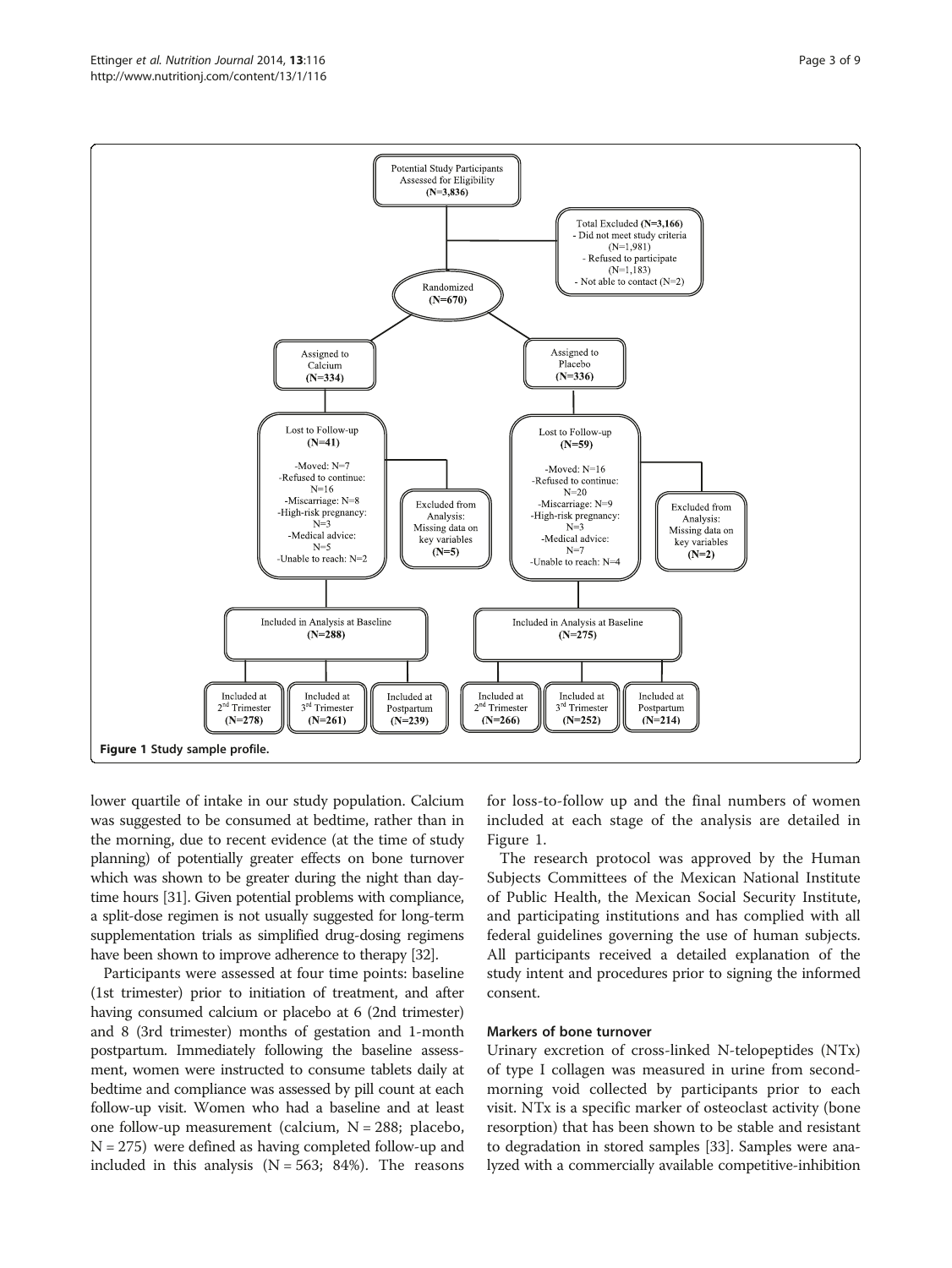enzyme-linked immunosorbent assay (Osteomark; Ostex International, Seattle, Washington). NTx concentrations were controlled for urine dilution using creatinine concentration and expressed as nanomoles of bone collagen equivalents (BCE) per millimole of creatinine (nM BCE/ mM creatinine). The intra-assay CV was 8.9% (at 406 nM BCE) and 8.7% (at 1563 nM BCE); the inter-assay CV was 8.6% (at 427 nM BCE) and 5.6% (at 1513 nM BCE).

Bone-specific alkaline phosphatase (BAP) was measured in plasma stored at −70°C from a subset of participants  $(N = 100)$  using the Ostase<sup>®</sup> BAP immunoenzymetric assay (Immunodiagnostic Systems Inc., Fountain Hills, AZ). BAP levels reflect the metabolic status of osteoblasts and, thus, serve as an indicator of bone formation [\[34,35](#page-8-0)].

### Bone ultrasound measurement

Bone speed of sound (SOS, in meters per second) was measured at the distal radius using quantitative ultrasound (QUS) (Sunlight Omnisense 7000, Zicon Ltd. Petah-Tikva, Israel) in a random subset of participants  $(N = 290)$ . Dual-energy x-ray absorptiometry  $(DXA)$  is the gold standard for measuring BMD [\[36\]](#page-8-0), however, due to the potential for ionizing radiation exposure to the fetus, its use during pregnancy is inadvisable and specifically prohibited by Mexican law. QUS allows for an inexpensive, convenient, and radiation-free method by which to assess bone quality during pregnancy and several previous epidemiologic studies have used quantitative ultrasound to assess bone changes over the course of pregnancy [\[37-39\]](#page-8-0).

# Dietary intake

Daily intakes of calcium and total energy were assessed at each visit using a semi-quantitative food frequency questionnaire designed to estimate usual dietary intake over the prior month. The questionnaire was modified and validated among women living in Mexico City [[40](#page-8-0)] and included questions specific to pregnancy such as any additional use of dietary supplements.

# Statistical analysis

To assess whether randomization was successful in achieving comparability, baseline characteristics were compared between the calcium and placebo groups using the Wilcoxon rank-sum (Mann–Whitney U) two-sample test of equality. A similar comparison was performed between those who were included in the analyses and those who were lost to follow-up in order to assess whether selective attrition occurred. All tests of statistical significance were two-sided.

The effect of the calcium supplement on bone resorption was evaluated using an intent-to-treat strategy. A first approach was to conduct a comparison of the log-transformed NTx concentrations between treatment groups at each follow-up stage, both unadjusted (t-test) and adjusting for

covariates (linear regression). A second approach was fitting a by mixed-effects regression model with a random intercept for each subject in order to adjust for imbalances at baseline and to gain precision in treatment effect estimates by including covariates. Mixed-effects models take into account the correlation between repeated measures on subjects over time. In addition, as mixed models are flexible with respect to incomplete data, all subjects with at least one follow-up measurement were included to increase the study's power. The outcome variable was natural log-transformed NTx in the  $2<sup>nd</sup>$  and  $3<sup>rd</sup>$  trimesters and 1-month postpartum. Models included the following baseline variables: treatment assignment (calcium vs. placebo), age (years), primigravidity (yes/no), NTx (nM BCE/ mM creatinine), daily calcium (g/day) and energy intake (kcal/day), and time. We fitted a model including time\* treatment interactions to test for heterogeneity of treatment effects at different timepoints. To assess if breastfeeding at 1-month postpartum modified the effect of the supplement, a cross-sectional model with an interaction term between lactation (0,1 variable that defines whether the woman was lactating at the time of the 1 month postpartum visit) and supplement group was also fitted.

A secondary strategy was to estimate the efficacy of the supplement by performing a dose–response analysis to further assess the effect of the supplement by estimated compliance. Compliance was analyzed as the proportion of the expected number of pills taken by subjects between consecutive visits and then categorized into three groups: ≥50% of pills consumed, ≥67% of pills consumed, and ≥75% of pills consumed.

We also fitted a model with the NTx/BAP ratio as the outcome variable, in the subset with both measures available ( $N = 100$  subjects, 270 observations), to observe if the relative levels of bone resorption-to-bone formation changed over the course of the pregnancy and to evaluate if this change was different between treatment groups. All statistical analyses were performed using STATA for Windows, version 12.0 (StataCorp LP, College Station, Texas).

# Results

A total of 670 eligible women were randomized to receive calcium supplementation  $(N = 334)$  or placebo  $(N = 336)$ (Figure [1](#page-2-0)). Baseline characteristics were similar for the calcium and placebo groups with the exception of maternal age which was one year higher on average in controls (26.9 years) than in the supplement group (25.9 years;  $p =$ 0.02) (Table [1](#page-4-0)). Approximately 35.4% of women were primigravid and there were no significant differences by treatment. Dietary calcium intake, also not significantly different between treatment groups, was about 1,100 milligrams per day on average. Geometric mean (and geometric standard deviation (GSD)) pre-treatment NTx levels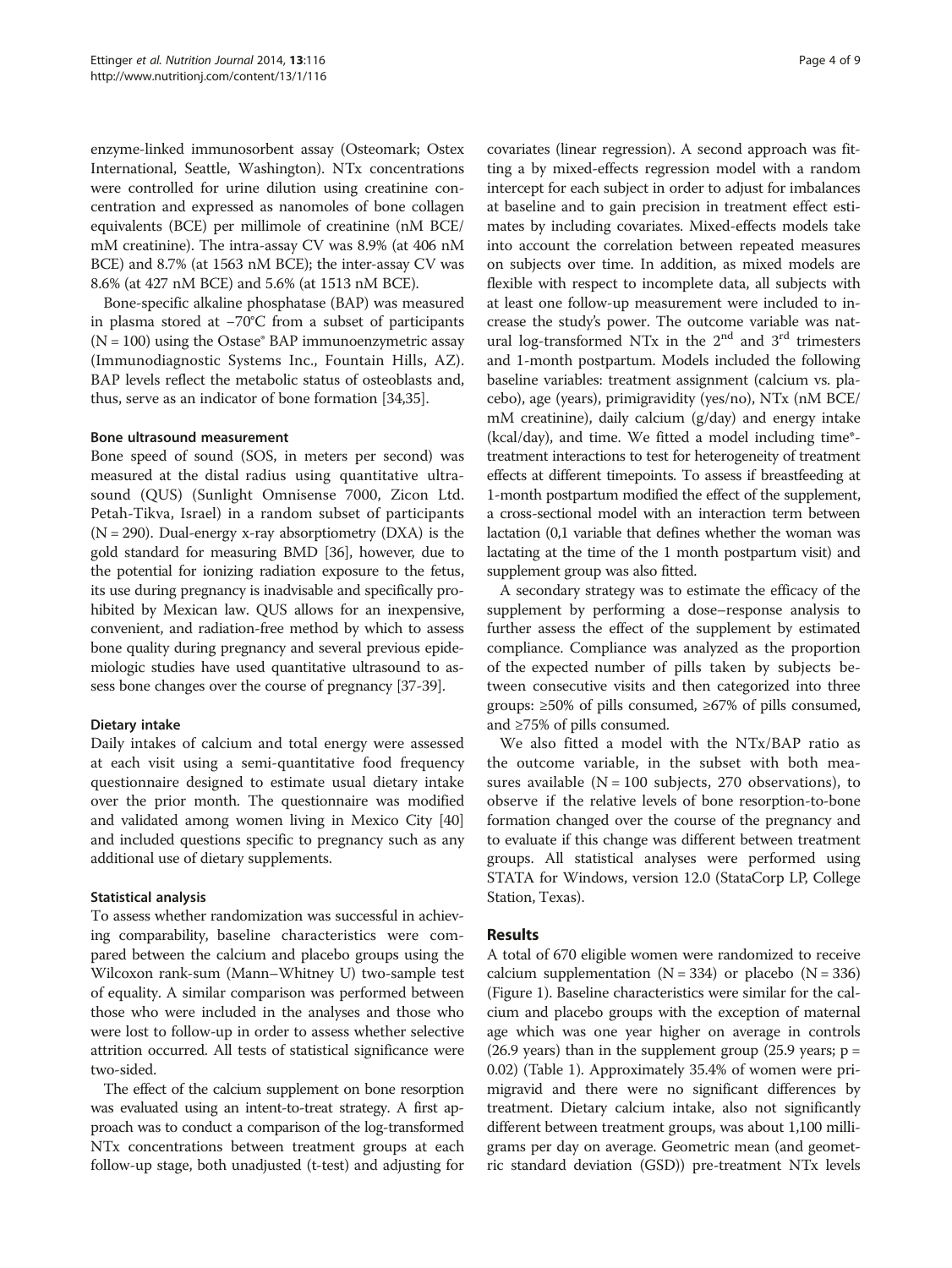<span id="page-4-0"></span>

|  |  | Table 1 Baseline characteristics of subjects by treatment assignment and follow-up status |
|--|--|-------------------------------------------------------------------------------------------|
|--|--|-------------------------------------------------------------------------------------------|

|                                                               | <b>Treatment assignment</b> |                | Follow-up status      |              |  |
|---------------------------------------------------------------|-----------------------------|----------------|-----------------------|--------------|--|
|                                                               | Calcium                     | Placebo        | Included <sup>a</sup> | Not included |  |
|                                                               | $(N = 334)$                 | $(N = 336)$    | $(N = 563)$           | $(N = 107)$  |  |
| Variable                                                      | Mean (SD)                   | Mean (SD)      | Mean (SD)             | Mean (SD)    |  |
| Age (years)                                                   | 26.9(5.6)                   | 25.9 $(5.3)^b$ | 26.5(5.5)             | 26.2(5.3)    |  |
| Education (years)                                             | 10.8(2.9)                   | 11.0(3.2)      | 10.9(3.1)             | 10.6(2.9)    |  |
| Number of pregnancies                                         | 2.0(1.0)                    | 2.1(1.1)       | 2.1(1.0)              | 2.0(0.9)     |  |
| Number of children                                            | 0.8(0.8)                    | 0.8(0.9)       | 0.8(0.9)              | 0.7(0.7)     |  |
| Number of months previous breastfeeding (cumulative lifetime) | 5.6(8.9)                    | 6.8(9.0)       | 6.4(9.2)              | 5.1(7.2)     |  |
| BMI ( $kg/m2$ )                                               | 25.9(4.1)                   | 25.8(3.7)      | 25.9(3.9)             | 25.9(3.9)    |  |
| Energy intake (kcal/day)                                      | 1888 (592)                  | 1862 (637)     | 1860 (613)            | 1951 (619)   |  |
| Calcium intake (mg/day)                                       | 1108 (492)                  | 1083 (532)     | 1096 (515)            | 1091 (497)   |  |
| Hematocrit (%)                                                | 39.1(3.3)                   | 39.1(3.0)      | 39.1(3.2)             | 39.1 (2.7)   |  |
| NTx (nM BCE/mM creatinine) $c$                                | 62.3(1.7)                   | 62.9(1.7)      | 62.9(1.7)             | 52.2(1.7)    |  |

<sup>a</sup>Defined as having at least one visit completed after baseline and included in final model.

 $\rm{^{b}}p$  < 0.05 Wilcoxon rank-sum (Mann–Whitney U) two sample test of equality of distributions.<br>Speametric mean and GSD: n = 291 trasted, n = 285 with placebo

<sup>c</sup>Geometric mean and GSD;  $n = 291$  treated,  $n = 285$  with placebo.

were 62.3 (1.7) and 62.9 (1.7) nM BCE/mM creatinine for the calcium and placebo groups, respectively ( $p = 0.73$ ).

A total of 563 women (84%) had at least one follow-up assessment and were included in the analyses. Comparing those included in the analysis (placebo  $N = 275$ ; calcium  $N = 288$ ) to those who were not included (placebo  $N = 61$ ; calcium  $N = 46$ ) revealed no significant differences by treatment assignment suggesting that those women who remained in the study were not systematically different than those who did not complete follow-up. Overall, the proportion of lactating women at 1-month postpartum was 89.6% and there were no differences by treatment group (calcium, 89.9% vs. placebo, 89.3%;  $p = 0.8$ ).

In the unadjusted intent-to-treat analysis, calcium was associated with average reductions of 15.1, 16.4, and 20.2% in NTx concentrations in the  $2<sup>nd</sup>$  and  $3<sup>rd</sup>$  trimesters, and 1 month post-partum respectively (all  $p \le 0.001$ ). The corresponding visit-specific covariate-adjusted reduction estimates were 13.8, 15.6 and 19.2% (all  $p \le 0.001$ ) (Table 2). The overall covariate-adjusted average reduction in NTx concentrations relative to placebo was 15.8%  $(p < 0.001)$ .

Results of the mixed effects regression model with treatment-by-time interactions showed a significantly different effect of the calcium supplementation on bone resorption at each study assessment when compared to baseline difference between treatment groups. The reduction was more evident at 1-month postpartum than in the 2nd and 3rd trimesters, but these reductions were significant for each of the three assessments: 2nd trimester (−13.7% reduction, p = 0.002); 3rd trimester (−15.6% reduction,  $p = 0.001$ ); and 1-month postpartum:  $(-18.6\%)$ reduction,  $p < 0.001$ ) (Figure [2](#page-5-0)).

Since response to treatment could depend on baseline dietary calcium intake, we tested a dietary calcium-bytreatment group interaction. There was no significant interaction between dietary calcium intake (either as a continuous variable or as quartiles) and supplement group at baseline. However, when examining lactation status, there was no effect of supplement in the non-lactating women ( $p = 0.57$ ) compared to a 23% reduction in lactating women ( $p < 0.0001$ ), indicating that lactation is an effect modifier for the effect of calcium supplementation on bone resorption.

When the effect of calcium supplementation was assessed for women "as treated" ( $N = 563$ ) using models stratified by compliance (Table [3\)](#page-5-0), we saw a dose–response effect of calcium on NTx concentration. Among those women who consumed ≥50% of pills, calcium was associated, on average, with a 17.3% reduction in NTx in comparison to placebo ( $p < 0.001$ ). This increased to 21.3% ( $p < 0.001$ ) and 22.1% ( $p < 0.001$ ) for those who consumed ≥67% of pills and ≥75% of pills.

| Table 2 Effect of calcium supplementation on NTX |  |  |
|--------------------------------------------------|--|--|
| $(Log-transformed)$ $(N = 563)$                  |  |  |

|                           | Unadjusted |                         |           |     | Adjusted <sup>a</sup> |           |
|---------------------------|------------|-------------------------|-----------|-----|-----------------------|-----------|
|                           | N          | % $\Delta^{\mathbf{b}}$ | p-value N |     | %∆ <sup>b</sup>       | p-value   |
| Study visit               |            |                         |           |     |                       |           |
| 2 <sup>nd</sup> trimester | 548        | 151                     | 0.001     | 544 | 138                   | 0.001     |
| 3 <sup>rd</sup> trimester | 517        | 164                     | < 0.001   | 513 | 156                   | $<$ 0.001 |
| 1-month postpartum        | 456        | 20.2                    | < 0.001   | 453 | 19.2                  | $<$ 0.001 |
| Average                   | 567        | 16.8                    | < 0.001   | 563 | 158                   | $<$ 0.001 |

<sup>a</sup>Adjusted for baseline: age, primigravidity, NTx, and dietary calcium and total energy intakes.

b<sub>Percent reduction: 1- e<sup>ß</sup></sub> .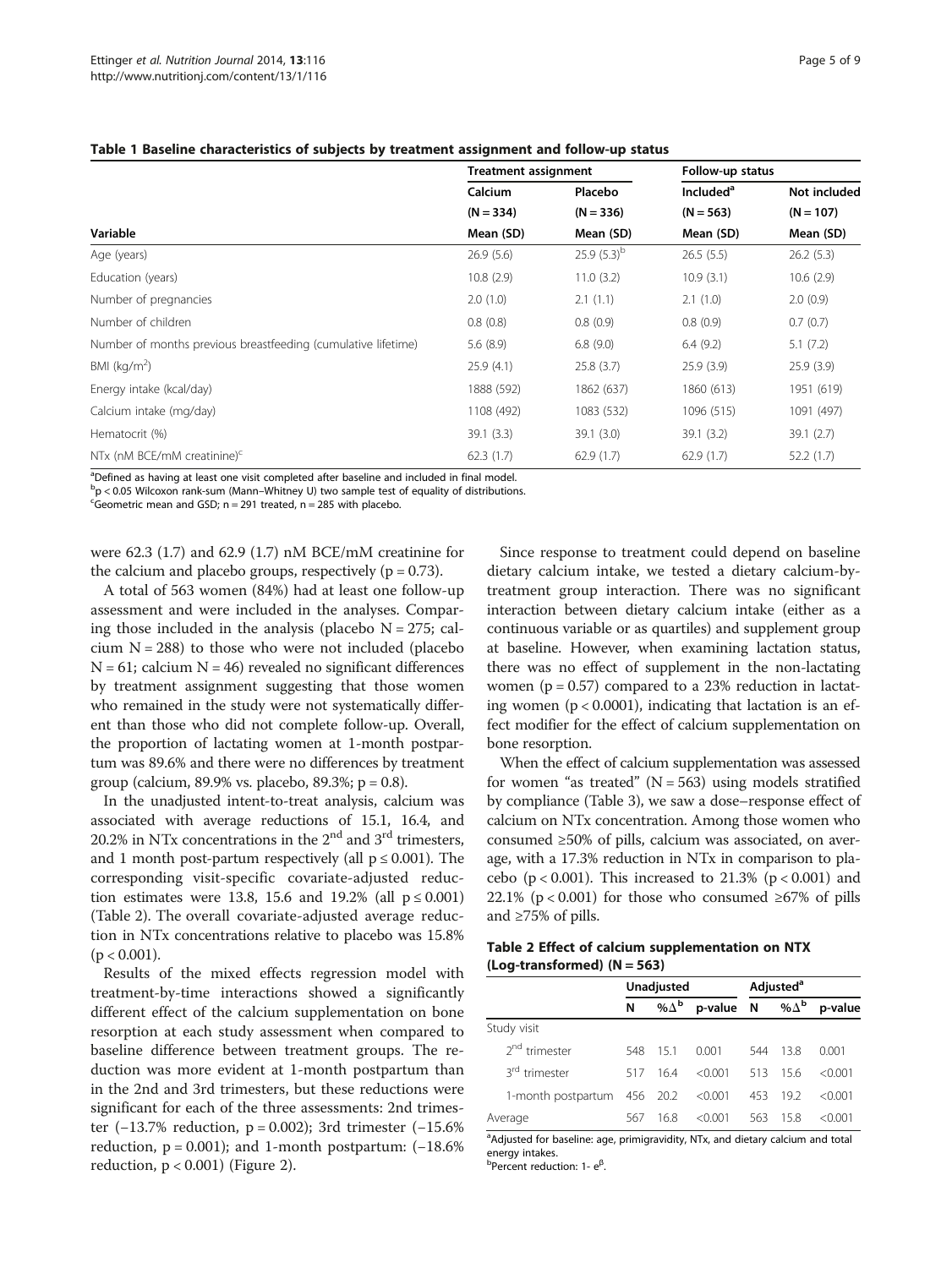<span id="page-5-0"></span>

The subset of women with serum BAP measurements  $(N = 100)$  were not significantly different than those who did not have the measurements available  $(N = 463)$  except for years in school (those with BAP had 0.7 more years, on average,  $p = 0.04$ ) and hematocrit (those with BAP 0.7 percentage points higher, on average,  $p = 0.04$ ). There was no significant effect of calcium on BAP alone at any stage (p-values: 0.61, 0.20, 0.32 for  $2<sup>nd</sup>$  trimester,  $3<sup>rd</sup>$  trimester, and 1-month postpartum, respectively) (data not shown). Adjusting for age, primigravidity, baseline dietary calcium and total energy intakes, and baseline NTx/BAP ratio, the calcium group had lower, though not statistically significant, NTx/BAP ratio estimates at the 2nd (−10.1%, p = 0.32) and 3rd trimester (−13.4%, p = 0.20) visits. By 1-month postpartum, those in the calcium

group had statistically significant lower NTx/BAP ratios than those in the placebo group  $(-21.5\% , p = 0.04)$  indicating a greater net reduction in bone loss in the supplement group by the end of follow-up.

The subset of women with SOS available  $(N = 290)$  were not significantly different than those who did not have the measurements available except for years in school (those with SOS had 0.6 more years,  $p = 0.01$ ) and total energy intake (women with SOS consumed ~190 kcal less, on average, p < 0.001). While radial SOS decreased over the course of pregnancy in both groups, declines in the supplement group were relatively attenuated and, by 1-month postpartum, those in the supplement group had higher, though not significantly, radial SOS than those in the placebo group  $(p = 0.13)$  (data not shown). Calcium was

|  | Table 3 Effect of calcium supplementation <sup>a</sup> on NTx by treatment compliance <sup>b</sup> |  |  |
|--|----------------------------------------------------------------------------------------------------|--|--|
|  |                                                                                                    |  |  |

| . .         |                      |                   |         |               |         |               |         |                    |         |
|-------------|----------------------|-------------------|---------|---------------|---------|---------------|---------|--------------------|---------|
|             |                      | Average (Overall) |         | 2nd trimester |         | 3rd trimester |         | 1-month postpartum |         |
| Compliance  | N (Obs)              | % $\Delta^c$      | p-value | % $\Delta^c$  | p-value | % $\Delta^c$  | p-value | % $\Delta^c$       | p-value |
| ALL         | 563 (1510)           | 15.8              | < 0.001 | 13.7          | 0.002   | 15.6          | 0.001   | 18.6               | < 0.001 |
| < 50%       | $161^d$ (270)        | 11.2              | 0.110   | 10.9          | 0.256   | 10.7          | 0.383   | 12.6               | 0.361   |
| ≥50%        | $505^{\circ}$ (1240) | 17.3              | < 0.001 | 14.9          | 0.003   | 15.6          | 0.002   | 19.2               | < 0.001 |
| ≥67%        | 378 (790)            | 21.3              | < 0.001 | 19.0          | 0.005   | 19.2          | 0.001   | 23.0               | < 0.001 |
| $\geq 75\%$ | 267 (423)            | 22.7              | < 0.001 | 25.0          | 0.171   | 19.0          | 0.006   | 21.9               | 0.002   |
|             |                      |                   |         |               |         |               |         |                    |         |

<sup>a</sup>Adjusted for baseline: age, primigravidity, NTx, and dietary calcium and total energy intakes.

<sup>b</sup>Compliance assessed by pill count at each visit and analyzed as proportion of expected pills used between consecutive visits.

<sup>c</sup>Percent reduction: 1-e<sup>β</sup>.<br><sup>d</sup>Numbers of subjects de

<sup>d</sup>Numbers of subjects do not add to 563 because subjects may appear in more than one stratum due to time-varying nature of compliance.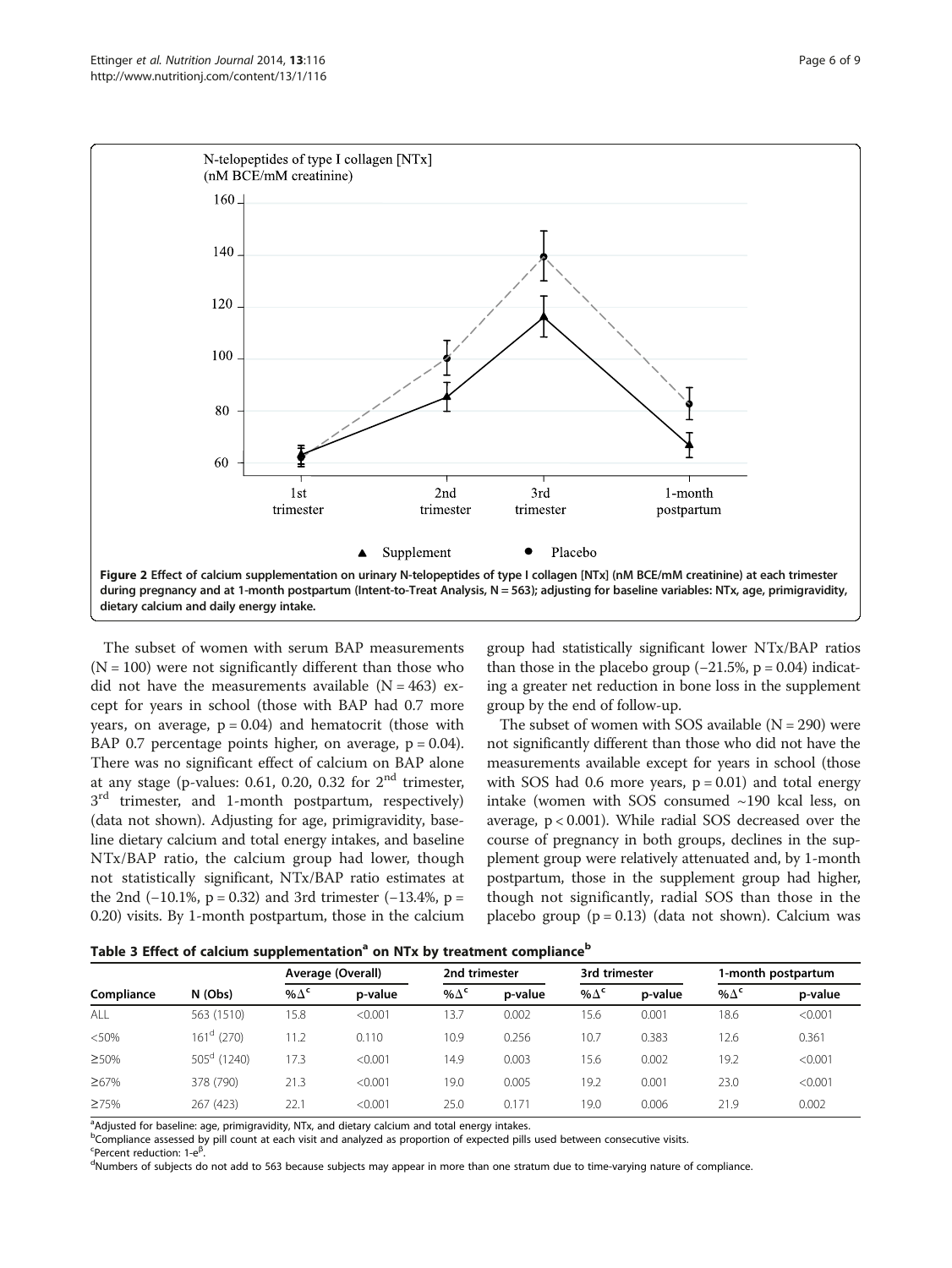associated with an overall average increase of 9.05 m/s in radial SOS relative to placebo though this difference was not significant ( $p = 0.216$ ). However, among those subjects who consumed 50% or more of pills  $(N = 251)$ , calcium was associated with an increase of 26.3 m/s in radial SOS relative to placebo by 1-month postpartum ( $p = 0.03$ ). Among those subjects who consumed at least 75% of pills, calcium supplementation was associated with an increase of 59.0 m/s in radial SOS relative to placebo by 1-month postpartum ( $p = 0.009$ ).

# **Discussion**

In this randomized controlled trial, a 1,200 mg daily calcium carbonate supplement administered during pregnancy and the early postpartum period was associated with reductions in NTx, compared to placebo, both during pregnancy and at one month postpartum, indicating that dietary calcium supplementation may help to suppress maternal bone mobilization. These effects were stronger with increasing treatment compliance, suggesting a dose– response effect, with a greater than 22% average overall reduction observed among the most compliant women. These results are consistent with a previous randomized crossover trial in a small group of women which showed that dietary calcium supplementation reduced NTx levels by an average of 14% when administered in the third trimester of pregnancy [[23](#page-8-0)]. To place the magnitude and direction of these changes into context, this is consistent with a 28% reduction in urinary NTx observed after 1 month of hormone replacement therapy among women randomized to receive 0.625 mg conjugated equine estrogen (Premarin, Wyeth Ayerst, Philadelphia, PA) [[41\]](#page-8-0).

The results of this study are also consistent with the findings of a study among 36 pregnant Chinese women with low habitual dietary calcium intake that found calcium supplementation was associated with significant decreases in markers on bone resorption; although in contrast to our findings, they also reported increases in bone formation [[25\]](#page-8-0). Unlike our study, calcium was provided by supplementing the "usual diet" with 45 g milk powder (350 mg calcium) or milk powder plus 600 mg calcium supplement (950 mg calcium). In that study, dietary calcium supplementation during pregnancy was associated, in a dose-dependent manner, with greater BMD measured by DXA at 6 weeks postpartum at the spine and whole body ( $p < 0.05$ ), but not at the hip site.

In the present study, calcium was associated with significantly higher radial SOS, a marker of bone density, by 1-month postpartum among the most compliant subjects. While the overall effect, including all subjects regardless of compliance, was not statistically significant, the direction of the effect is consistent with our hypothesis and radial SOS measurements were available in only about half of the subjects, thus, the study was underpowered to

detect an effect of calcium on SOS. In addition, calcium's impact on bone density may differ depending on the type of bone. We measured SOS in the distal radius, a site with a predominance of cortical bone, and calcium may be acting on bone sites where trabecular bone dominates.

In a study of 125 Gambian women, supplementation with 1,500 mg/day calcium was associated with lower BMD measured by DXA in a subset of participants at the distal and midshaft of the radius, but with increases in measures of BMD in the lumbar spine and whole body [[24](#page-8-0)]. Like the Chinese study, the Gambian study also measured the effect of calcium supplementation among women with low dietary calcium intake. However, unlike our study and the one by Liu et al. [\[25\]](#page-8-0), the Gambian study did not continue supplementation into the postpartum period which may be partially responsible for their findings of rebound demineralization following cessation of lactation [\[42\]](#page-8-0). We found that the ratio of bone resorption-to-bone formation was significantly lower in the calcium group by 1-month postpartum suggesting that calcium is effective in reducing net bone loss measured after pregnancy. The observed effects at 1-month postpartum were being driven by lactating women in our study which suggests that the need for continuation of calcium supplementation may extend into the postpartum period.

A limitation of our study is that we used QUS, and not DXA, to assess bone quality in pregnant women and this measurement was available in only about half of the women. QUS has been demonstrated to predict fracture risk [\[43](#page-8-0)] and has been widely used in epidemiologic studies to measure bone density particularly where DXA is not available [\[44](#page-8-0)] or not advisable, such as during pregnancy [[37](#page-8-0)-[39\]](#page-8-0) due to the potential for radiation exposure to the fetus. QUS has been found to be wellcorrelated with DXA at all sites measured over 7 years of follow-up [[45\]](#page-8-0) and provides our study with the advantage that we were able to include repeated measures of bone density, in addition to biochemical markers of bone turnover, over the entire course of pregnancy and the early postpartum period.

Pregnancy and lactation may impact a woman's peak bone mass which is an important determinant of subsequent osteoporosis risk [\[46\]](#page-8-0). In addition, calcium may also have potential benefits for child bone health [\[16,17,47](#page-8-0)]. The possibility that intrauterine programming of fetal bone growth may be an important determinant of osteoporosis and the risk of other chronic diseases in later life is now being considered [\[48\]](#page-8-0). New evidence indicates that maternal dietary deficiencies during pregnancy may be associated with lower peak bone mass in offspring later in life  $|16,17|$ .

Average baseline dietary calcium intake for women in our trial was within the current recommended dietary guidelines of 1,000-1,300 mg/day for pregnant and lactating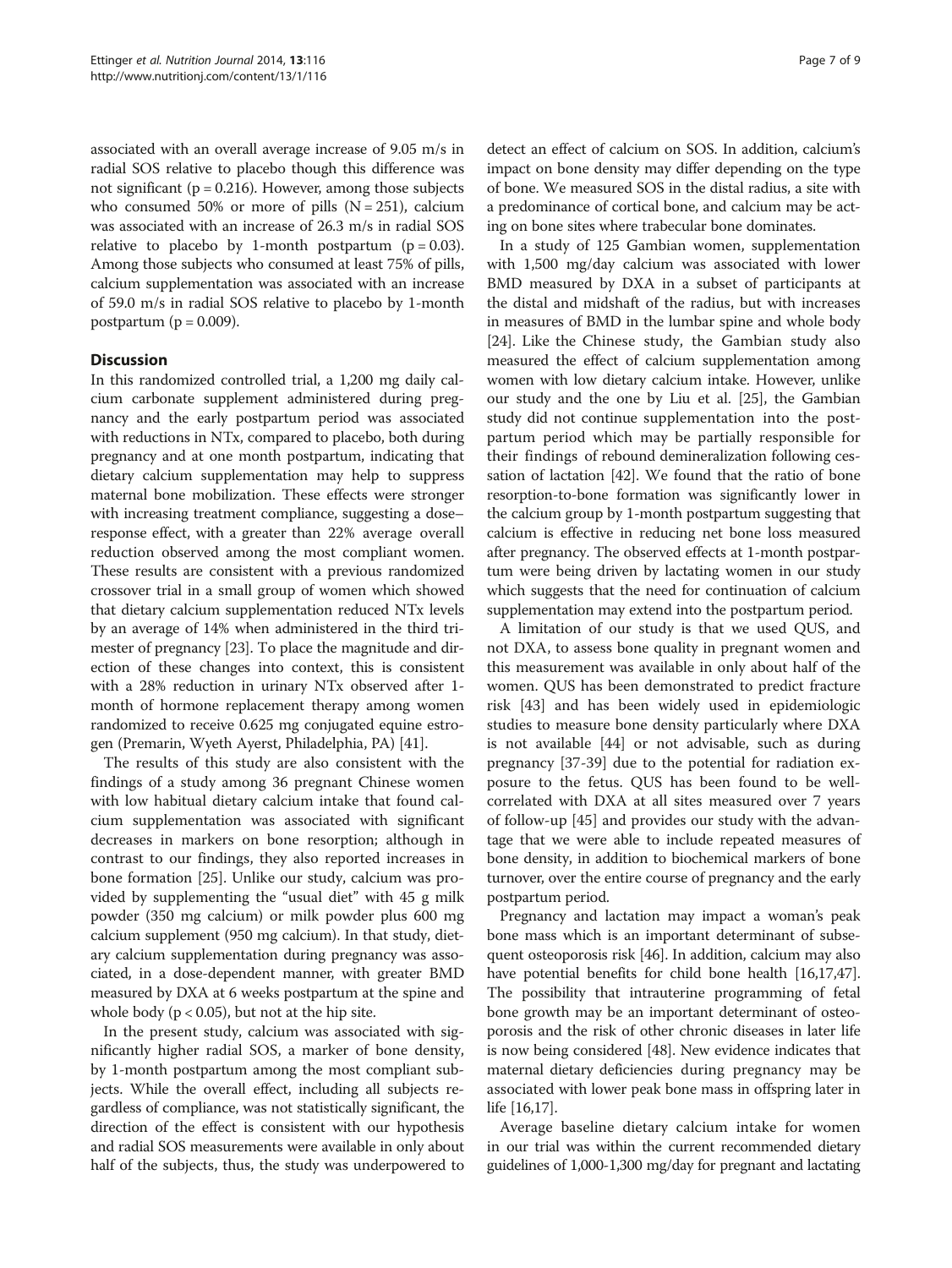<span id="page-7-0"></span>women [\[18\]](#page-8-0). It is possible that high amounts of calcium are needed to counterbalance the nutritional needs of the developing fetus [\[49\]](#page-8-0); thus, previous trials among women with low habitual dietary calcium intakes may have been unable to detect an effect. Bone mineralization does not depend solely on the availability of calcium: protein, energy, and other nutrients are also important to bone formation and mineralization. Vitamin D is essential for calcium homeostatis and now recognized as an important nutrient for bone health including modest support for maternal vitamin D status and increased offspring bone mass among [[50](#page-8-0)]. However, this study was planned and carried out on the basis of the 1997 IOM guidelines [\[28\]](#page-8-0). Vitamin D was not specifically recommended with calcium supplementation as is currently common practice. Nonetheless, other prior studies of calcium supplementation in adult pregnancy [[23](#page-8-0)-[25\]](#page-8-0), to which we compare our results, also did not measure or administer Vitamin D. One small randomized study of pregnant Brazilian adolescents with habitually low calcium intake [[51\]](#page-8-0) found that 600 mg calcium carbonate plus vitamin  $D_3$  (200 IU) resulted in higher lumbar spine bone mass and a reduced rate of femoral neck bone loss during lactation which is consistent with our results. The maternal response to fetal calcium demand may also be highly individualized and other genetic, hormonal, or lifestyle factors may be involved [\[52](#page-8-0)].

### Conclusion

In summary, dietary calcium intake likely plays a modest, but important role in suppressing maternal bone mobilization during pregnancy and the early postpartum. Calcium supplementation during pregnancy may also reduce the risk of hypertensive disorders of pregnancy [[53,54](#page-8-0)], pre-eclampsia [\[55,56](#page-8-0)], and lead exposure [\[57](#page-8-0)] which themselves pose risks to the mother and fetus. The risks posed by calcium supplementation at levels approximating the upper limit of recommended daily intake are relatively minor [2[,18](#page-8-0)] and U.S. guidelines for calcium in pregnancy and lactation are based on studies in non-pregnant adults [2]. The World Health Organization now recognizes the importance of calcium supplementation in pregnancy [\[58\]](#page-8-0). Thus, dietary supplementation of calcium intake among pregnant and lactating women should be considered particularly in populations where dietary calcium intake is low.

#### Abbreviations

BCE: Bone collagen equivalents; BAP: Bone-specific alkaline phosphatase; BMD: Bone mineral density; DXA: Dual-energy x-ray absorptiometry; QUS: Quantitative ultrasound; SOS: Speed of sound; NTx: Urinary cross-linked N-telopeptides of type I collagen.

#### Competing interests

The authors declare that they have no competing interests.

#### Authors' contributions

Study design: HH, MHA, and KEP. Study conduct: ASE, HLF, AMG, KK, RJW, KEP, HH, MHA, MMT. Data collection: AMG, RJW. Data analysis and interpretation: ASE, HLF, MMT. Drafting and revising manuscript content: ASE. Approving final version of manuscript: ASE, HLF, AMG, KK, RJW, KEP, HH, MHA, MMT. ASE, HLF, and MMT take responsibility for the integrity of the data analysis. All authors read and approved the final manuscript.

#### Acknowledgements

The authors gratefully acknowledge the contribution of the American British Cowdray Hospital in Mexico City for use of its research facilities. This work was supported by the U.S. National Institutes of Health (NIH) [grant numbers: P42-ES05947, R01-ES07821, R01-ES021446, P30-ES00002, and K01-ES014907] and by México Consejo Nacional de Ciencia y Tecnología (CONACYT) (The National Council of Science and Technology) [grant number 4150M9405]. The contents of this article are solely the responsibility of the authors and do not necessarily represent the official views of the NIH.

#### Author details

<sup>1</sup> Center for Perinatal, Pediatric, and Environmental Epidemiology, Yale Schools of Public Health and Medicine, 1 Church Street 6th floor, New Haven, CT 06510, USA. <sup>2</sup>National Institute of Public Health, Universidad 655 Colonia Santa María Ahuacatitlán, C.P. 62100 Cuernavaca, Morelos, Mexico. <sup>3</sup>School of Social and Community Medicine, University of Bristol, Bristol, England, UK. <sup>4</sup> Department of Nutrition, University of Massachusetts at Amherst, Amherst, MA, USA. <sup>5</sup>Department of Environmental Health Sciences Human Nutrition Program, University of Michigan School of Public Health, Ann Arbor, MI, USA. <sup>6</sup>Dalla Lana School of Public Health, University of Toronto, Toronto, ON, Canada.

#### Received: 9 August 2014 Accepted: 11 December 2014 Published: 16 December 2014

#### References

- 1. Prentice A: Calcium in pregnancy and lactation. Annu Rev Nutr 2000, 20:249–272.
- 2. Hacker AN, Fung EB, King JC: Role of calcium during pregnancy: maternal and fetal needs. Nutr Rev 2012, 70:397–409.
- 3. Kovacs CS: Calcium and bone metabolism in pregnancy and lactation. J Clin Endocrinol Metab 2001, 86:2344–2348.
- 4. Kovacs CS, Kronenberg HM: Maternal-fetal calcium and bone metabolism during pregnancy, puerperium, and lactation. Endocr Rev 1997, 18:832-872.
- 5. Cross NA, Hillman LS, Allen SH, Krause GF, Vieira NE: Calcium homeostasis and bone metabolism during pregnancy, lactation, and postweaning: a longitudinal study. Am J Clin Nutr 1995, 61:514-523.
- 6. Ritchie LD, Fung EB, Halloran BP, Turnlund JR, Van Loan MD, Cann CE, King JC: A longitudinal study of calcium homeostasis during human pregnancy and lactation and after resumption of menses. Am J Clin Nutr 1998, 67:693–701.
- 7. Sowers M, Corton G, Shapiro B, Jannausch ML, Crutchfield M, Smith ML, Randolph JF, Hollis B: Changes in bone density with lactation. JAMA 1993, 269:3130–3135.
- 8. Sowers MF, Scholl T, Harris L, Jannausch M: Bone loss in adolescent and adult pregnant women. Obstet Gynecol 2000, 96:189–193.
- 9. Kalkwarf HJ, Specker BL: Bone mineral changes during pregnancy and lactation. Endocrine 2002, 17:49–53.
- 10. Purdie DW, Aaron JE, Selby PL: Bone histology and mineral homeostasis in human pregnancy. Br J Obstet Gynaecol 1988, 95:849–854.
- 11. Naylor KE, Iqbal P, Fledelius C, Fraser RB, Eastell R: The effect of pregnancy on bone density and bone turnover. J Bone Miner Res 2000, 15:129–137.
- 12. Yamaga A, Taga M, Minaguchi H: Changes in urinary excretions of C-telopeptide and cross-linked N-telopeptide of type I collagen during pregnancy and puerperium. Endocr J 1997, 44:733-738.
- 13. Pagani F, Francucci CM, Moro L: Markers of bone turnover: biochemical and clinical perspectives. J Endocrinol Invest 2005, 28(10 Suppl):8-13.
- 14. Hellmeyer L, Ziller V, Anderer G, Ossendorf A, Schmidt S, Hadji P: Biochemical markers of bone turnover during pregnancy: a longitudinal study. Exp Clin Endocrinol Diabetes 2006, 114:506–510.
- 15. Holroyd C, Harvey N, Dennison E, Cooper C: Epigenetic influences in the developmental origins of osteoporosis. Osteoporos Int 2012, 23:401–410.